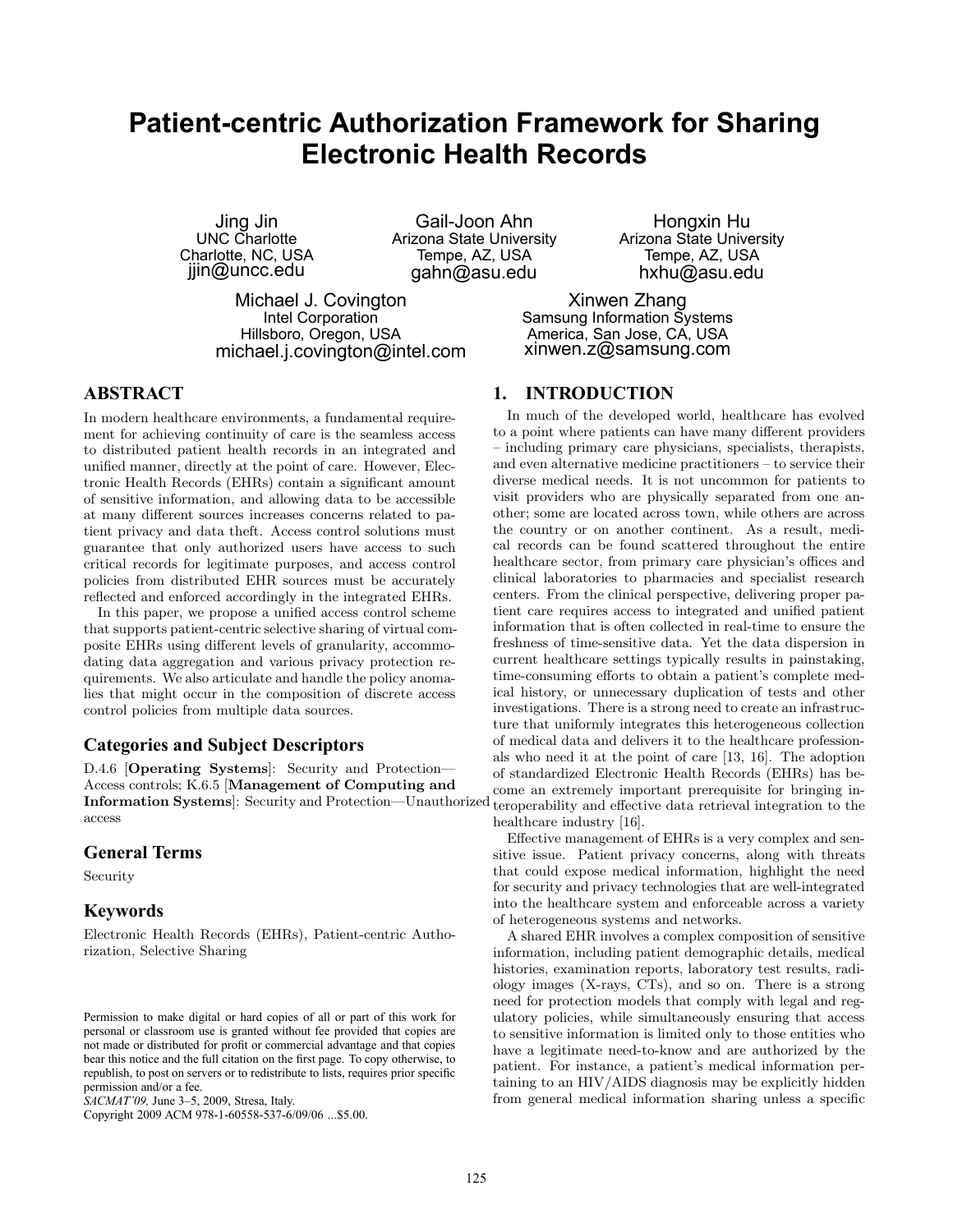treatment option is indicated. To support this, the patient should ultimately own his or her medical records and be responsible for maintaining access rights for the distributed EHRs [12, 6]. It is, therefore, essential that patients be provided with a secure, usable, and straightforward mechanism that allows them to quickly and easily authorize a variety of medical affiliates to access their sensitive records or a subset of the data within them. In addition, as a patient's medical records are distributed at different sites and virtually aggregated at the point of care, such an access control mechanism must be uniformly applied not only to the EHR records residing at each local site, but also to the aggregated EHR that is generated and shared on-the-fly. In this paper, we refer to the shared EHR with complex data and policy composition features as the virtual composite EHR and the data sources that contribute to the virtual composite EHR as EHR instances.

We recently proposed an access control model for selectively sharing EHRs [18]. A key characteristic of the model is that we formulate the semantics and structural composition of EHR documents in a hierarchical structure, where internal sub-objects are distinguished and associated with properties to address important criteria for medical data sharing such as data types, intended purposes and information sensitivities. Such hierarchical structure is further explored with an authorization zone filtration mechanism that provides a flexible and efficient means to select and authorize a portion of an EHR document to be shared with specific property criteria.

Our previous work, however, has some inherent limitations. The EHR structure in our previous work only addresses a localized EHR instance without considering the data aggregation and policy composition issues of the virtual composite EHR with multiple EHR instances from different sources. We thus need a more sophisticated information model, as well as a unified policy scheme for uniformly regulating selective sharing of both discrete EHR instances and the aggregated virtual composite EHRs at different levels of granularity. Such a refined access control model is the first contribution of this paper. In addition, the dynamic aggregation of distributed EHR instances requires the seamless integration of access control policies from multiple data sources. Our second contribution is to articulate and propose mechanisms that identify and resolve potential policy anomalies for composed access control policies at the virtual composite EHR level. Finally, our previous work lacks appropriate implementation and evaluation in practical health information sharing systems. In this paper, a virtual composite EHR sharing system is designed and implemented for integrated and federated healthcare networks, where a patient consent mechanism is incorporated to demonstrate our approach to controlling and providing only authorized "views" of patient medical information to requesters.

The rest of the paper is organized as follows. In Section 2, we provide a brief overview of the emerging EHR standards. We also review existing security solutions for EHR systems and development of e-Consent systems. In Section 3, we present our unified patient-centric authorization model and discuss the policy anomalies in policy composition. Our prototype EHR sharing system is described in Section 4. Section 5 concludes this paper with future research directions.

# **2. RELATED WORK**

[EHR Standards]: There are several standards currently under development to structure and specify the clinical content of an EHR for the purpose of exchange, such as openEHR and HL7 Clinical Document Architecture (CDA) [20, 10]. openEHR uses a two-level methodology to model the EHR structure. In the first level, a generic reference model is designed to express the generic data content needed in clinical contexts and provide an explicit representation of the semantic and vocabulary that should exist in all EHR instances. In the second level, the notion of archetype is introduced to model specific healthcare concepts such as blood pressure and lab results. These archetypes are the fundamental building blocks to form the contents in various clinical EHR instances. Similarly, HL7 V3 standards define an underlying Reference Information Model (RIM) [14] that forms the generic information domain used across all HL7 messages, while CDA defines detailed structure and semantics of medical documents in terms of a set of coded components (called vocabulary) to model basic medical concepts.

By implementing or converting to the EHR standards, a "common language" is established between different medical information systems to communicate and share standardized medical information with each other. Therefore, authorization and selective sharing of medical information should be carried out with common understanding of EHR standards. And the two-level information modelling paradigm is also adopted in our approach to uniformly model discrete EHR instances and the aggregated virtual composite EHR.

[Access Control for EHR Systems and e-Consent]: A number of solutions have been proposed to address security and access control concerns associated with EHR systems [11, 3, 4]. All of these approaches, to some extent, utilize role-based access control (RBAC) to address organizational security management requirement and authorize access to various healthcare parties. However, selective sharing of composite EHRs requires clear understanding of the internal clinical information under protection and their structural relationships. None of these approaches took into account of structural and semantics composition of EHRs, and thus cannot support a more fine-grained access control to share composite EHRs as a whole or only partially. In this paper, we focus on the "selective" feature of an EHR system where a logical structure of a composite EHR is captured with its internal data elements being clearly distinguished and organized, so that our access control policies can be specified to select and authorize any portion of an EHR for data sharing.

Achieving privacy preservation in medical information sharing is a critical concern for an EHR system. Several purposebased access control models have been proposed recently to protect sensitive data [5, 24]. These models associate the intended purpose information with a given data element, and access is granted when the access purpose is consistent with the data element's intended purpose. However, as healthcare is such a complex domain involving various parties with different duties and objectives, the purpose-based access control alone cannot meet all the patient's privacy protection requirements. In this paper, we incorporate more deciding factors beyond purpose to control the selective sharing of EHRs in a more flexible way.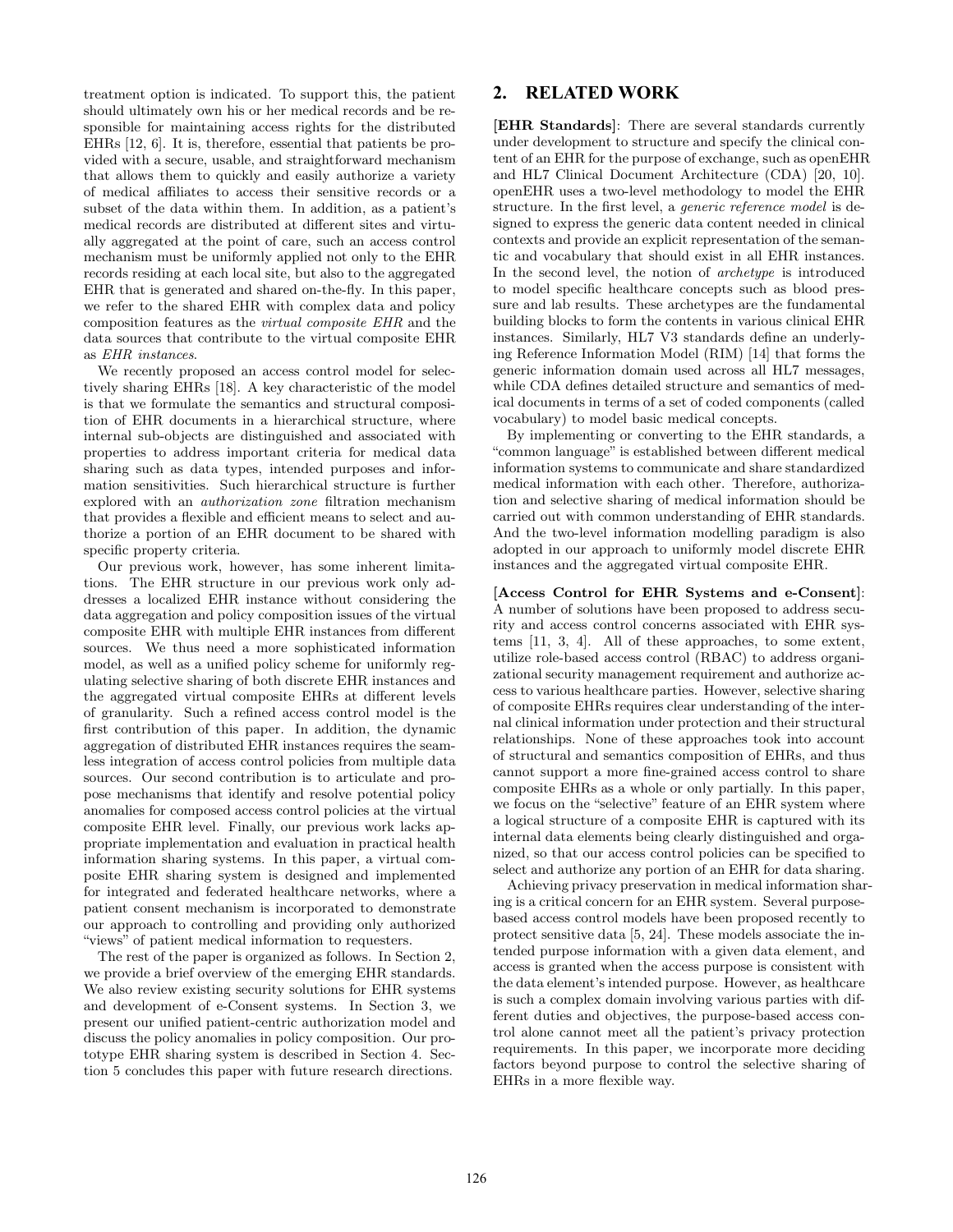To enable the patient control of medical information sharing, "e-Consent" mechanisms have been proposed to allow patients to issue or withhold authorization policies as electronic consents to those who wish to access their electronic health information [7, 23, 19, 22]. Several consent models with associated consent templates have been identified [7, 23], and a few e-Consent based systems have been built upon these guidelines [22, 19]. However, it is still essential to develop a systematic approach to determining how a patient's consent is expressed and at what granularity the consent is applied to the EHRs. Meanwhile, with dispersed EHR instances across many caregivers, it is also required for a patient to manage his consents in a unified and consistent manner in an online shared EHR environment.

# **3. PATIENT-CENTRIC AUTHORIZATION MODEL**

# **3.1 Unified Logical EHR Model**

A patient's EHR instances are typically dispersed over a wide range of distributed clinical systems and data structures. The only way to maintain a unified medical record without the need to adapt these different environments is to define a Unified Data Schema (UDS) for EHR instances to follow [8]. Similar to the generic reference models in openEHR and HL7, UDS defines generic semantics and logical relationships between patient information elements drawn from medical domains such as patient demographics, labs, medications, encounters, imaging and pathology reports, and a variety of other medical domains from primary, specialty and acute care settings. Based on these predefined categories, EHR instances are aggregated and integrated into a unified patient record as a virtual composite EHR. Since data integration is not the focus of this paper, we do not consider heterogeneity in schema integration and assume all EHR instances and the corresponding aggregated virtual composite EHR uniformly conform (or are converted to conform) to a predefined UDS. In Figure 1, a virtual composite EHR aggregates two EHR instances from hospitals h1 and h2 based on a simple UDS defining three categories of Demographics, History and Labs.

In our model, both the EHR instances and the aggregated virtual composite EHR are uniformly modelled as a labelled hierarchical structure. The nodes represent the clinical data elements that need to be protected for sharing. Their relations are captured as the association links between the nodes within the hierarchy. Each node is associated with specific properties to address essential features regarding the sources of data and their sensitivity levels. The properties can be categorized into three dimensions: origin, sensitivity, and object type. The origin property is specified to indicate the source(s) of data within the composition. As the same patient information may be duplicated in multiple EHR instances, such data elements should be merged as one element within a virtual composite EHR, and we use multiple origins to indicate such data merging, while a node with a single origin indicates that the data is unique from the respective origin. Using the category of Illness history in Figure 1 as an example, the asthma information comes from both  $h1$  and  $h2$ , while HIV information is uniquely from  $h2$  only. The sensitivity property is designed to label a node based on the sensitivity of the content contained in it, which eventually can be used to prevent the patient's sensitive medical information from being disclosed unintentionally. In the practice of Iowa HISPC [17], the sensitivity classifications of medical data include general medical data, drug and alcohol treatment, substance abuse treatment, mental health, communicable disease (HIV, STDs, etc.), decedent, immunizations, and so on. Based on these classifications, the data elements representing the patient's HIV history and CD4 lab test should be marked with a property of "communicable disease" ("HIV" for simplicity). The object type property gives another dimension on data node selection and protection. The nodes can be primitive types such as plain texts, dates and images. They can also be a composite type in the hierarchical structure including other types of data nodes. Formally, an EHR can be uniformly modelled and defined as follows:

DEFINITION 1. (Logical EHR Model). An EHR is a tuple  $C = (v_c, V_o, E_o, \tau_{V_o})$ , where

- $\bullet$  v<sub>c</sub> is the root representing the whole EHR object;
- $\bullet$   $V_o$  is a set of nodes within the composite structure;
- $E_o \subset V_o \times V_o$  is a set of links between nodes; and
- $\tau_{V_o}: V_o \to P$  is a node labelling function to specify the property of a node. P is a set of properties defined in Definition 2.

DEFINITION 2. (**Property**). Let  $O$ ,  $S$ , and  $T$  be the sets of data origins, sensitivity classifications, and object types, respectively. And let  $n = |V_o|$  be the number of nodes in an EHR composition C.

- $P_o = \{po_1, \ldots, po_n\}$  is a collection of origin sets, where  $po_i \subseteq O$  is a set of origins associated with a node,  $i \in [1, n]$ ;
- $P_s = \{ps_1, \ldots, ps_n\}$  is a collection of sensitivity classification sets, where  $ps_i \subseteq S$  is a set of sensitivity classifications associated with a node,  $i \in [1, n]$ ; and
- $P = P_o \times P_s \times T$  is a set of three dimensional properties of origin, sensitivity, and data type.

Given a node  $v_i \in V_o$  inside an EHR composition C, the function  $\tau(v_i) = p$  retrieves the property label p for the node. And we use the dot notation to refer to a specific property dimension. For instance, *p.po* refers to the data origin property; p.ps refers to the sensitivity property; and p.t refers to the object type. Within a logical EHR structure, nodes can be explicitly denoted by their identifiers, or can be implicitly addressed by means of Path Expressions. We apply an XPath-like expression for the path representation. Table 1 describes the notions and examples we use to select nodes inside a virtual composite EHR illustrated in Figure 1(c).

# **3.2 Policy Specification**

To enable an authorized and selective sharing of patients' EHRs, it is essential for an authorization policy to be in place to determine a subject's access privileges to specific portion(s) of an EHR instance or a virtual composite EHR. Our policy specification scheme is built upon the identified logical EHR model so that access policies can be effectively defined at different granularity levels within the structure. In this paper, we assume the data sharing happens during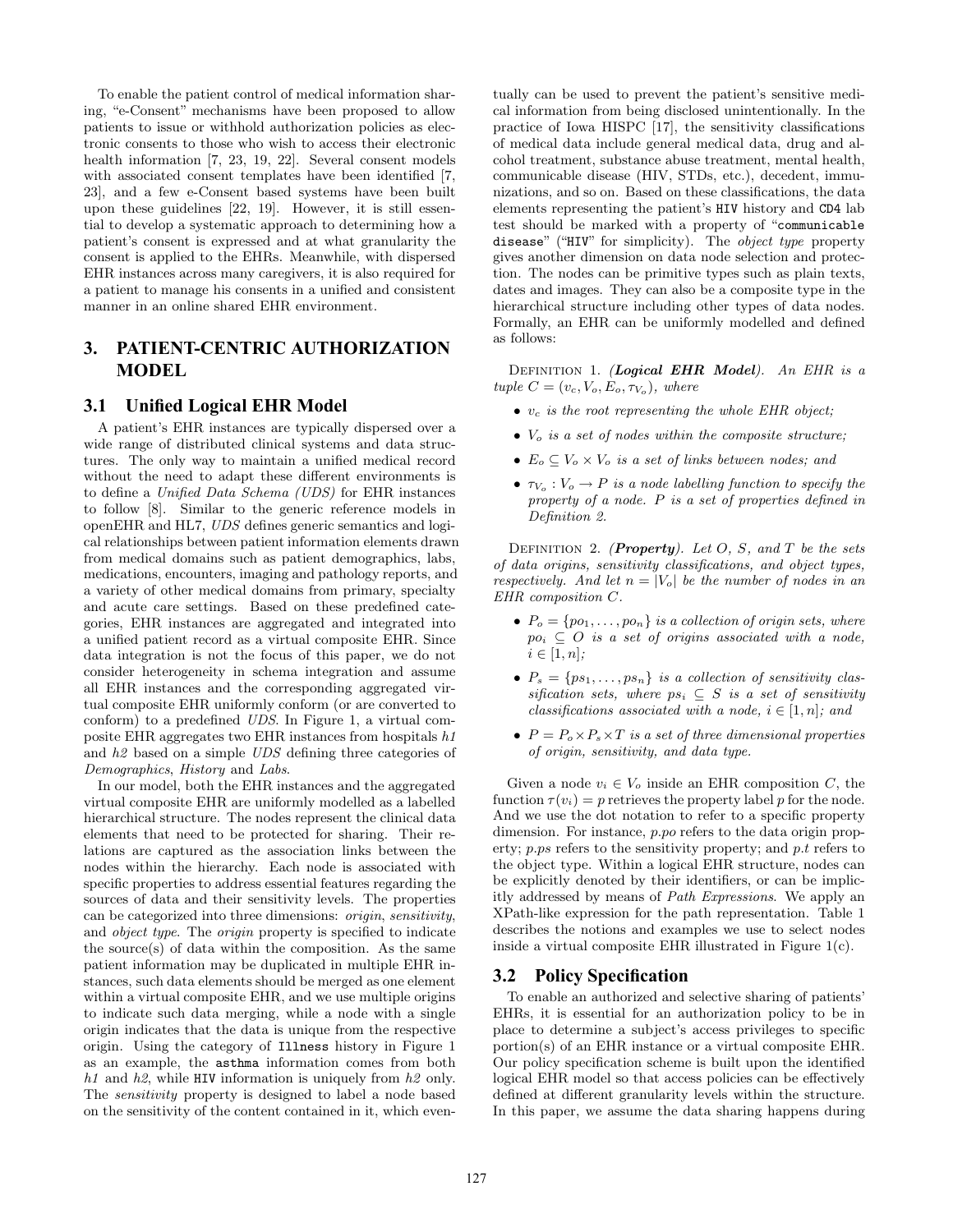

Figure 1: Virtual Composite EHR in a Hierarchical Structure

| Expression | Description                                          | Example          |
|------------|------------------------------------------------------|------------------|
| nodename   | Select the named nodes                               | CXR              |
|            | Select the node through absolute path from root node | /EHR/Labs/CXR    |
|            |                                                      |                  |
|            | Select the node through relative path                | /Labs/CXR        |
|            | Select all immediate children nodes                  | $\mu$ Labs/CXR/* |
|            | Select all descendant nodes                          | $\mu$ Labs/CXR/  |

Table 1: Path Expression for Node Selection

a patient encounter when EHR instances are virtually aggregated at the point of care for a practitioner to review, therefore we mainly focus on read-only access permission.

**Subjects:** In the context of healthcare, an authorization may be assigned on the basis of an individual provider or providers acting in specific clinical roles within certain organizations. Some authorizations may be given by patients in relation to identified individuals. For instance, a patient may want to indicate the following intentions: "I allow Dr. Smith to access my medical data." In other circumstances, the authorization is for a role such as "general physician," "cardiologist," "nurse," and so on. As healthcare practitioners are always associated with certain organizations, such a unique property may also be articulated within the specification to further constrain the subject. Formally, the subject specification is defined as follows:

DEFINITION 3. (Subject Specification). Let E, R and O be sets of user IDs, roles, and origins, respectively. A  $\label{eq:subject} subject \; sub \; is \; defined \; as \; a \; tuple \; sub=<\epsilon, so> \; or \; sub=<\!\!r, so\!\!>,$ where  $e \in E$ ,  $r \in R$ , and optional subject origin set so  $\subseteq O$ . Overall, the subject set Sub is defined as  $Sub = (E \times 2^{\overline{O}}) \cup$  $(R \times 2^{\tilde{O}}).$ 

Objects and Filtration Property: The fine-grained authorization specification should support a flexible selection

of protection objects. In our hierarchical EHR model, XPathlike path expressions are utilized to specify the *scope* of data elements to which an authorization policy applies. Meanwhile, the *filtration properties* are defined to be compared with the property label of each node within the EHR, and only matched nodes are selected as the Target Objects of the authorization. We formally define these concepts as follows:

DEFINITION 4. (Filtration Property). Let O, S, and T be the sets of data origins, sensitivity classifications, and object types, respectively as defined in Definition 2. A filtration property is specified as a tuple prop= $<$ po,ps,pt>, where  $po \subseteq O$  is the filtration property for origins;  $ps \subseteq S$  is the filtration property for sensitivity classifications; and pt  $\subseteq T$ is the filtration property for object types.

DEFINITION 5. (**Property Match**). Suppose prop= $\langle po,$ ps, pt> is a filtration property specification, and  $p'=(po',ps',t')$ is the property label of a node, the node matches the filtration property if the following conditions are satisfied:

- 1.  $p'.po' \subseteq prop.pop;$ 2.  $p'.ps' \subseteq prop.ps$ ; and
- 3.  $p'.t' \in prop.pt.$

DEFINITION 6. (Object Specification). Let scp\_expr be a scope expression to denote a set of nodes within the composition, and prop be a filtration property specification, the ob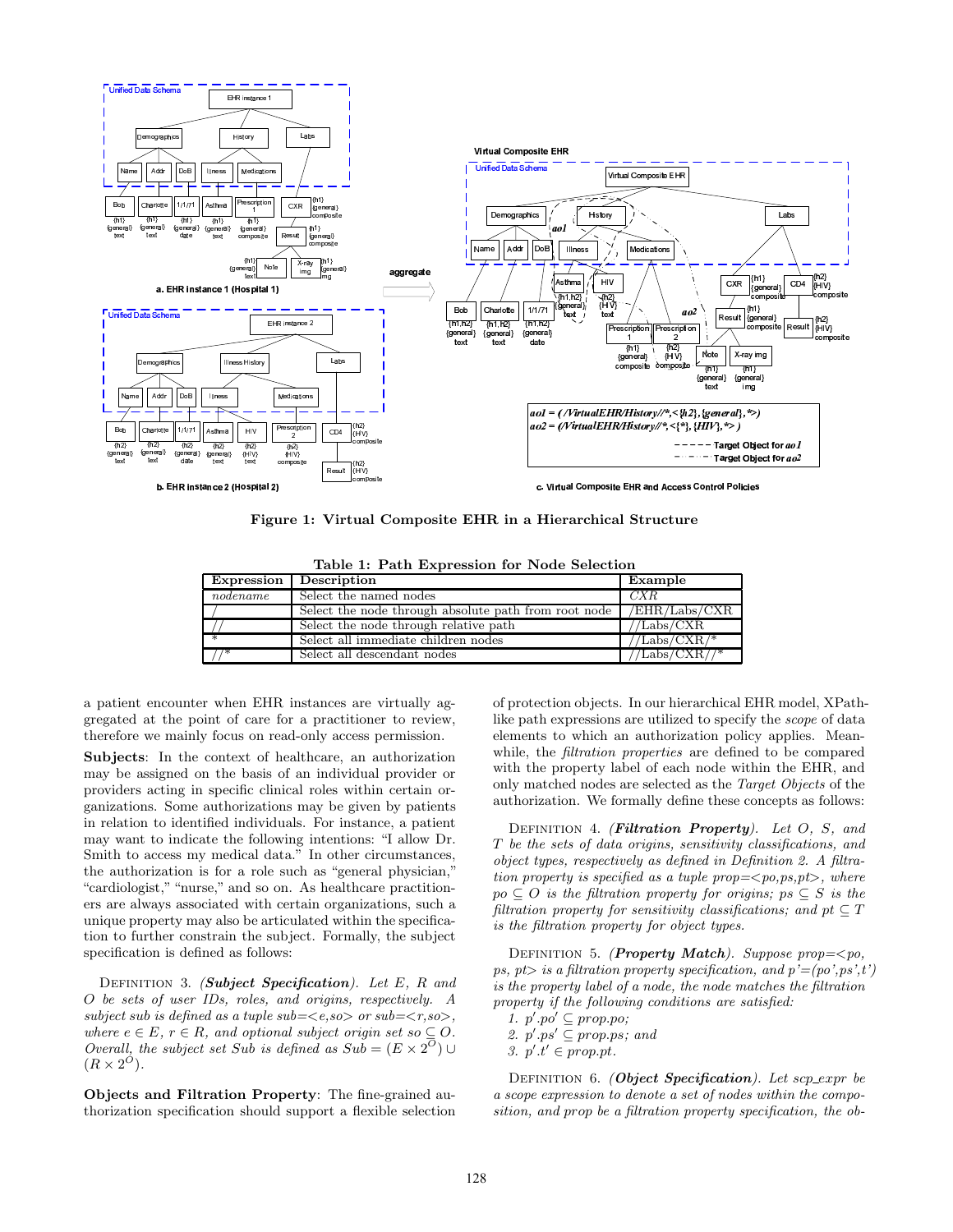ject selection specification is defined as a tuple ao  $= (scp\_expr,$ prop). Given an EHR logical model  $C = (v_c, V_o, E_o, \tau_{V_o})$  and an object selection specification ao, we define a function:  $select(C, ao) \rightarrow V_a$ , where  $V_a \subseteq V_o$ , to select the matched nodes within the specified scope as the Target Objects.

In specifying filtration properties, we also allow patterns to be used. Pattern "\*" is to indicate any value within a property dimension, and pattern " $\{*\}$ " is to specify any set within a property dimension.

EXAMPLE 1. The followings are two examples of object selection specifications against the EHR structure in Figure  $1(c)$ .

**ao1**:  $ao1 = //VirtualEHR/History// *,  $\leq h2$ ,  $\leq general$ , *>,$ and

**ao2:**  $ao2 = //Virtual EHR/History// *, < {*, HIV}, *>.$ 

The two object specifications select the same scope as the History category in the virtual composite EHR.  $\omega_1$  selects the nodes that come from  $h2$  with *general* level of sensitivity and any object types. ao2 selects the nodes from any origins with HIV level of sensitivity and any object types. Figure 1(c) illustrates the target objects being selected according to the select() function in Definition 6 as two dashed zones. In particular,  $a \cdot a \cdot 1$  results in the Asthma node under Illness being selected, and ao2 results in the nodes of HIV and Prescription2 being selected under Illness and Medications, respectively.

Purposes: To further address a patient's privacy concerns in sharing his medical information, an attribute of "purpose" is necessary to be specified in the authorization policy to confine the intended purposes/reasons for data access in healthcare practice. According to [9], business practices for health information exchange can be organized by 11 purposes including payment, treatment, research, and so on. Formally, intended purpose is specified as follows:

DEFINITION 7. (**Intended Purpose**). Let  $P$  be a set of purposes for business practices in healthcare domain. And let m be the total number of authorizations in the system. The intended purpose set  $P_p = \{pp_1, \ldots, pp_m\}$  is a collection of possible intended purpose sets, where  $pp_i \subseteq P$  specifies the intended purposes for a particular authorization,  $i \in [1, m]$ .

Access Control Policy: To summarize the above-mentioned policy elements, we introduce the definition of an access control policy as follows:

DEFINITION 8. (Access Control Policy). An access control policy is a tuple  $acp = \langle sub, ao, pp, ef fect \rangle$ , where

- $sub \in Sub$  is a subject;
- ao is an object selection specification resulting in a set of nodes  $V_a \subseteq V_o$  being selected as target objects;
- $pp \in P_p$  is the intended purposes; and
- $effect \in \{permit, deny\}$  is the authorization effect of the policy.

EXAMPLE 2. Let ao1 and ao2 be specified as same as those in Example 1, the following access control policies can be articulated:

- P1:  $(<$ GP, $\{h2\}$ >, ao1,  $\{treatment\}$ , permit);
- **P2**:  $\langle \langle SP, \{h2\} \rangle$ , ao2,  $\{treatment, research\}$ , permit); and **P3**:  $\langle$   $\langle Dr. Jones, \{h2\} \rangle$ , ao2,  $\{treatment, research\}$ , deny).

In P1, a patient allows all general practitioners  $(GP)$  in  $h\mathcal{Z}$ to view his general medical history for treatment purpose. In **P2**, the patient allows all specialists  $(SP)$  in  $h\mathcal{Q}$  to view his HIV history for treatment and research purposes. Suppose Specialist  $Dr.$  Jones in  $h\mathcal{Z}$  is a relative of the patient, the patient defines P3 to deny his access to the HIV data.

In healthcare practice, a default policy may be established to satisfy most patients' most privacy requirements. Once a patient understands the default policy and agree that it meets his needs, the patient may not need to further specify any specific access control policies to control the sharing of his medical information. In particular, HIPAA regulations are widely adopted by healthcare practitioners in the United States. With the agreement of the default setting, HIPAA generally allows health care providers to share clinical information without the individual's explicit permission for treatment, payment and health care operations [22]. In addition, in order to accommodate the emergency situations, a "break-of-glass" policy ( "BG" policy for simplicity) should be specified to allow staffs in emergency rooms to access the patient's medical information without the patient's explicit authorizations. Both the default policy and " $BG$ " policy can be specified conforming to our unified policy schema.

Example 3. The default policy and BG policy can be specified as follows:  $\mathbf{P}_D$ :(<HP,{\*}>,({\*},{\*},\*),{treatment,payment,HCO},permit);  $\mathbf{P}_{BG}.(\langle ERStaff, \{*\}, \{*\}, \{*\}, \{treatment\}, permit).$ 

# **3.3 Policy Composition and Anomaly Analysis**

The access control policies in our model can be uniformly specified both at the EHR-instance level within different origin domains and at the aggregation level within a virtual composite EHR. However, bringing in both positive and negative policies raises problems of possible conflicts, and the flexibility in data selection may result in issues of policy overlap. We generalize such possible policy issues as policy anomalies. Policy anomalies may appear within one origin domain for a specific EHR instance and we call it as intra-domain policy anomaly. To make things more complicated, when data from multiple origins are aggregated and integrated into one virtual composite EHR, we have to consider the policy anomalies within the composite policies, where policies associated with different data origins should be composed together to control the data sharing of the virtual composite EHR. Especially, as the same data elements from different origins may merge, the inter-domain policy anomalies may occur over the data elements being merged. For example, the Asthma illness history in Figure 1 appears both in the EHR instances from  $h1$  and  $h2$ . Policy conflicts for the data element may occur between the two policy domains when a patient allows the access in h1 but denies it in h2. Therefore, policy anomalies must be identified and resolved within the policy composition. In this section, we first articulate the possible policy anomalies including policy inconsistency and policy inefficiency, and then discuss how to discover and resolve the policy anomalies.

#### *3.3.1 Anomalies in Composite Policies*

We use the following examples to illustrate both *policy* inconsistency and policy inefficiency. All these policy anomalies are formally defined in the subsequent Section.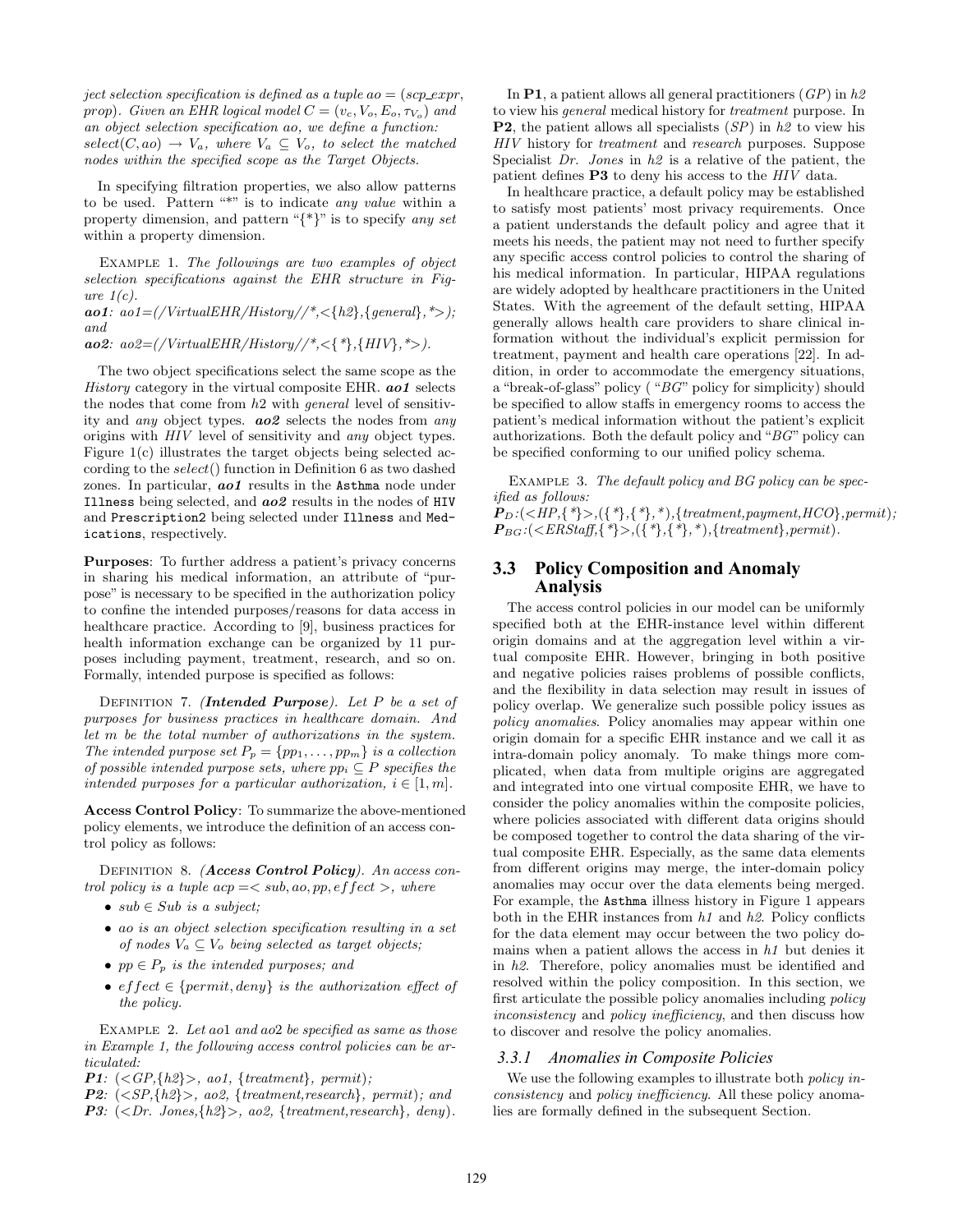EXAMPLE 4. We further define an object selection specification as

**ao3**:  $a \circ 3 = //Virtual EHR/History// *, < {*, *}, *$ to select all text data elements under History category.

Suppose the patient defines four policies in  $h1$  as follows:

- $P4:$   $( $GP, \leq$ , ao2, {treatment}, deny);$
- **P5**:  $\langle$  <*Dr.Jones*, $\{h2\}$ >, *ao2*,  $\{res\}$ , *permit*);
- **P6**:  $(\langle \text{SP}, \{h1\} \rangle, \text{ a}o3, \{\text{research}\}, \text{ permit}\},\$
- **P7:**  $\acute{C}$  <Dr.Jones, $\{h2\}$ >, ao3,  $\{treatment\}$ , deny);
- Later, the patient defines the following policies in  $h2$ :
- **P8**:  $\langle$  <*Dr.Jones*, $\{h2\}$ >, *ao3*,  $\{res\}$ , *deny*);
- **P9**:  $(*GP*,  $\diamond$ ), ao2, {treatment}, permit);$
- **P10:**  $(*GP*, *h1*) >$ , ao2,  ${treatment}$ , deny);

[Policy Inconsistency]: Access control policies defined for EHRs reflect the patient's privacy protection requirements, which should be consistent within and across EHR instance origins. Inconsistent policies might result in both security and availability problems. Given the above examples, we elaborate the following policy inconsistencies:

- 1. Contradictory: Two policies are contradictory to each other if they have different effects (permit or deny) over the same subjects (sub), target objects (ao) and intended purposes (pp). This is often considered as a typical policy conflict. For example, P4 is contradictory to **P9** as general practitioners  $GP$  are permitted to access the data matching ao2 for treatment purpose in P4, but are explicitly denied in P9.
- 2. Exception: A policy is an exception of another policy if they have different effects, but one policy is the subset of the other. Suppose Dr. Jones is a specialist  $(SP)$  in both h1 and h2, then P8 is an exception of **P6**, since all specialists in  $h1$  are allowed to view the data matching  $a\sigma^2$  for research purpose (P6), except for  $Dr.$  Jones  $(P8)$ . The exception is not necessarily be a policy conflict as it is commonly used to exclude a specific access request from a general access permission.
- 3. Correlation: Two policies are correlated if they have different *effects*, but one policy intersects with the other. In this case, the intersection of the two policies is permitted by one policy, but denied by the other. This is considered as a partial policy conflict. For example, P5 and P8 fall in this category. The intersection of them is a data element of HIV history. P5 permits Dr. Jones in h2 to access this data element for research purpose, but P8 denies it.

[Policy Inefficiency]: The composition of policies from multiple origins may result in a large number of policies being collected to control the access of the virtual composite EHRs. Since the response time of an access request largely depends on the number of policies to be parsed in the policy pool, inefficiencies in composite policies are not conflicts yet may still adversely affect the performance of policy evaluation. Therefore, both redundancy and verbosity in composite policies are regarded as anomalies as well.

1. Redundancy: A policy is redundant if there is another same or more general policy available that has the same effect. For example, P10 is redundant since all general practitioners  $(P4)$ , including those in h1

(P10), are already denied to access the data matching ao2.

2. Verbosity: Similar to the data element merging in the data integration, policies from different origins may be merged in the policy composition. For example, P7 and P8 can be integrated into a single policy  $\{ , ao3, \{treatment, research\}, \, deny).$ The policy size can thus be reduced when resolving the policy verbosity.

#### *3.3.2 Checking for Anomalies*

According to Definition 8, an access control policy essentially determines a relation of  $sub \times V_a \times pp$ , where  $V_a$  is derived from ao. We further define such relation as an  $Au$ *thorization Zone*  $(AZ)$ . In addition, we use a utility notation  $P_{\alpha}[\beta]$  to indicate a particular field of a policy. It implies that a field (or a set of fields)  $\beta$  from policy  $P_{\alpha}$ . By formalizing the relationships between the policy-determined authorization zones and their effects, we could identify the policy inconsistency and inefficiency. As shown in Figure 2, there are four possible relationships between the authorization zones of two access control policies.

• Exactly Match  $(\gamma_{EM})$ : An authorization zone  $AZ_x$ determined by policy  $P_x$  exactly matches another authorization zone  $AZ_y$  derived from policy  $P_y$ , if and only if the fields of sub, ao and pp in  $P_x$  are equal to the corresponding fields in  $P_y$ . Formally,

$$
\forall i: P_x[i] = P_y[i] \Rightarrow AZ_x \vee_{EM} AZ_y,
$$

where  $i \in F = \{sub, ao, pp\}.$ 

• Inclusively Match  $(\gamma_{IM})$ : An authorization zone  $AZ_x$ determined by policy  $P<sub>x</sub>$  inclusively matches another authorization zone  $AZ_y$  derived from policy  $P_y$ , if and only if the fields of sub, ao and  $pp$  in  $P_x$  do not exactly match but are a subset of the corresponding fields in  $P_y$ . Formally,

 $\forall i : P_x[i] \subseteq P_y[i]$  and  $\exists j : P_x[j] \subset P_y[j] \Rightarrow AZ_x \curlyvee_{IM} AZ_y$ ,

where  $i, j \in F$  and  $i \neq j$ .

• Partially Match ( $\gamma_{PM}$ ): An authorization zone  $AZ_x$ determined by policy  $P_x$  partially matches another authorization zone  $AZ_y$  derived from policy  $P_y$ , if and only if the fields of sub, ao and pp in  $P_x$  do not exactly and inclusively match, but have intersections with the corresponding fields in  $P_y$ . Formally,

$$
\forall i: P_x[i] \cap P_y[i] \neq \varnothing \ and \ \exists j: P_x[j] \nsubseteq P_y[j] \land P_y[j] \nsubseteq P_x[j]
$$

$$
\Rightarrow AZ_x \curlyvee_{PM} AZ_y,
$$

where  $i, j \in F$  and  $i \neq j$ .

• Disjoint  $(\gamma_{DJ})$ : An authorization zone  $AZ_x$  determined by policy  $P_x$  is disjoint with another authorization zone  $AZ_y$  derived from policy  $P_y$ , if and only if the fields sub, ao and  $pp$  in  $P_x$  have no intersection with the corresponding fields in  $P_y$ . Formally,

$$
\forall i: P_x[i] \cap P_y[i] = \varnothing \Rightarrow AZ_x \curlyvee_{DJ} AZ_y,
$$

where  $i \in F$ .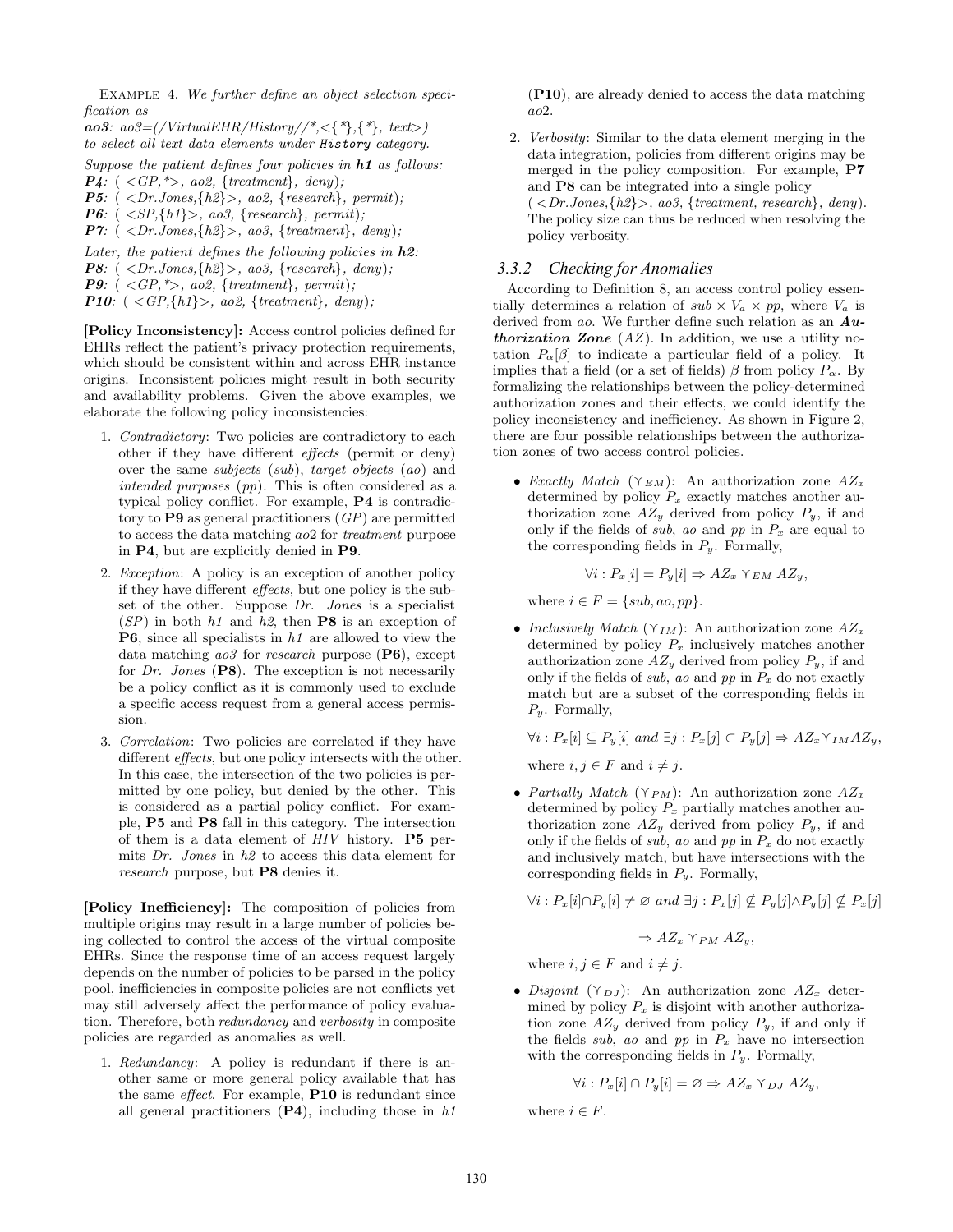

Figure 2: Relationships between Authorization Zones

Figure 3 shows a state transition diagram for policy anomaly analysis. Anomalies between two policies could be detected by first identifying the relationships of the two derived authorization zones, and then comparing the effects of the two policies. In particular, for two policies  $P_x$  and  $P_y$ :

- 1.  $AZ_x \nightharpoonup_{EM} AZ_y$  or  $AZ_x \nightharpoonup_{IM} AZ_y$ , and  $P_x[effect] =$  $P_y[effect] \Rightarrow Redundancy:$  If authorization zones determined by  $P_x$  and  $P_y$  exactly match or inclusively match and  $P_x$  and  $P_y$  define the same *effect*, then  $P_x$ is a redundant policy, since all access requests that match  $P_x$  can still be matched by  $P_y$ , and get the same response from  $P_y$ .
- 2.  $AZ_x \nabla_{EM} AZ_y$  and  $P_x[effect] \neq P_y[effect] \Rightarrow Con$ tradictory: When authorization zones determined by  $P_x$  and  $P_y$  exactly match and  $P_x$  and  $P_y$  define different *effects*,  $P_x$  and  $P_y$  are contradictory to each other.
- 3.  $AZ_x \nightharpoonup_{IM} AZ_y$  and  $P_x[effect] \neq P_y[effect] \Rightarrow Ex$ ception: If authorization zones determined by  $P_x$  and  $P_y$  inclusively match and  $P_x$  and  $P_y$  define different effects,  $P_x$  is then regarded as an exception of  $P_y$ .
- 4.  $AZ_x \negthinspace \vee \negthinspace P_M \, AZ_y$  and  $P_x[effect] \neq P_y[effect] \Rightarrow \text{Corre-}$ *lation*: Authorization zones determined by  $P_x$  and  $P_y$ partially match and  $P_x$  and  $P_y$  define different effects. This indicates that  $P_x$  and  $P_y$  are correlated.
- 5.  $AZ_x\gamma_{PM}AZ_y$  and  $P_x[effect] = P_y[effect]$ , or  $AZ_x\gamma_{DJ}$  $AZ_y \Rightarrow Normal:$  If authorization zones determined by  $P_x$  and  $P_y$  partially match and  $P_x$  and  $P_y$  define the same *effect*, or authorization zones determined by  $P_x$ and  $P_y$  are disjoint, there is no anomaly between  $P_x$ and  $P_y$ .

This approach can be easily adapted to detect policy anomalies among multiple policies, where the composite policies should be evaluated as a whole piece. With the permit or deny effect of a policy, we define that the determined authorization zone is tagged with "+" or "−", respectively. In order to analyze policies one by one along with the composite policies, we suppose there is a policy pool storing existing i composed policies, and the  $(i+1)$ <sup>th</sup> policy is being integrated with existing composite policies. We can define current entire authorization zone determined by existing composite policies as  $AZ_i = AZ_i^+ \cup AZ_i^-$ , where  $AZ_i^+$  and  $AZ_i^$ denote the entire permitted authorization zone and denied authorization zone before integrating the  $(i+1)$ <sup>th</sup> policy, respectively. If the *effect* of the  $(i+1)$ <sup>th</sup> policy is "permit", after integrating this policy with existing composite policies, the new authorization zone can be computed as the equation  $AZ_{i+1}^+ = AZ_i^+ \cup AZ_{P_{i+1}}$ ; otherwise,  $AZ_{i+1}^- = AZ_i^- \cup AZ_{P_{i+1}}$ .



Figure 3: Simplified State Transition Diagram for Policy Anomaly Analysis

By analyzing the relationship between  $AZ_{P_{i+1}}$  and  $AZ_i^+$ , or between  $AZ_{P_{i+1}}$  and  $AZ_i^-$ , we can identify more accurate policy anomalies. For example, a policy may be redundant to the composition of several policies. Furthermore, this approach sequentially traverses and integrates each policy for policy analysis in the pool, thus achieves a computational complexity of  $O(n)$  where n is the number of policies for the overall anomaly analysis.

#### *3.3.3 Resolving Anomalies*

In practice, there are two stages for policy anomaly detection and resolution. The first stage is during the policy creation and update within a local EHR instance origin. If a patient inserts, modifies or removes a policy from a local policy set, policy anomaly analysis should be conducted in order to highlight any potential anomalies that may be introduced in adding and updating policies. Such anomalies can be resolved by consulting the patient to make changes to certain policy specifications against the detected anomalies.

The second stage of policy analysis is during the policy composition when the EHR instances are aggregated as a virtual composite EHR. Redundancies in composite policies could be identified and removed immediately during the stage of policy composition. However, considering a large list of composite policies, it may be very difficult, or even impossible, to resolve all identified conflicts manually. On the other hand, without a priori knowledge on the patient's authorization requirements, we cannot correct the conflict automatically either. In this case, a practical method of resolving policy conflicts is to identify which policy involved in a conflict situation will take precedence. Therefore, we introduce the following strategies which could be used to resolve policy conflicts for composite policies in a patientcentric EHR sharing system.

1. New-authorization-overrides: This strategy states that later authorization prevails earlier authorization. As the authorization requirements may change over a period of time, a patient may specify certain policies in one origin, and he might define new policies in other origins along with his changed authorization requirements, for example to give a special permission to a physician at the point of care. Obviously, when aggregating these policies together, newer police(s) should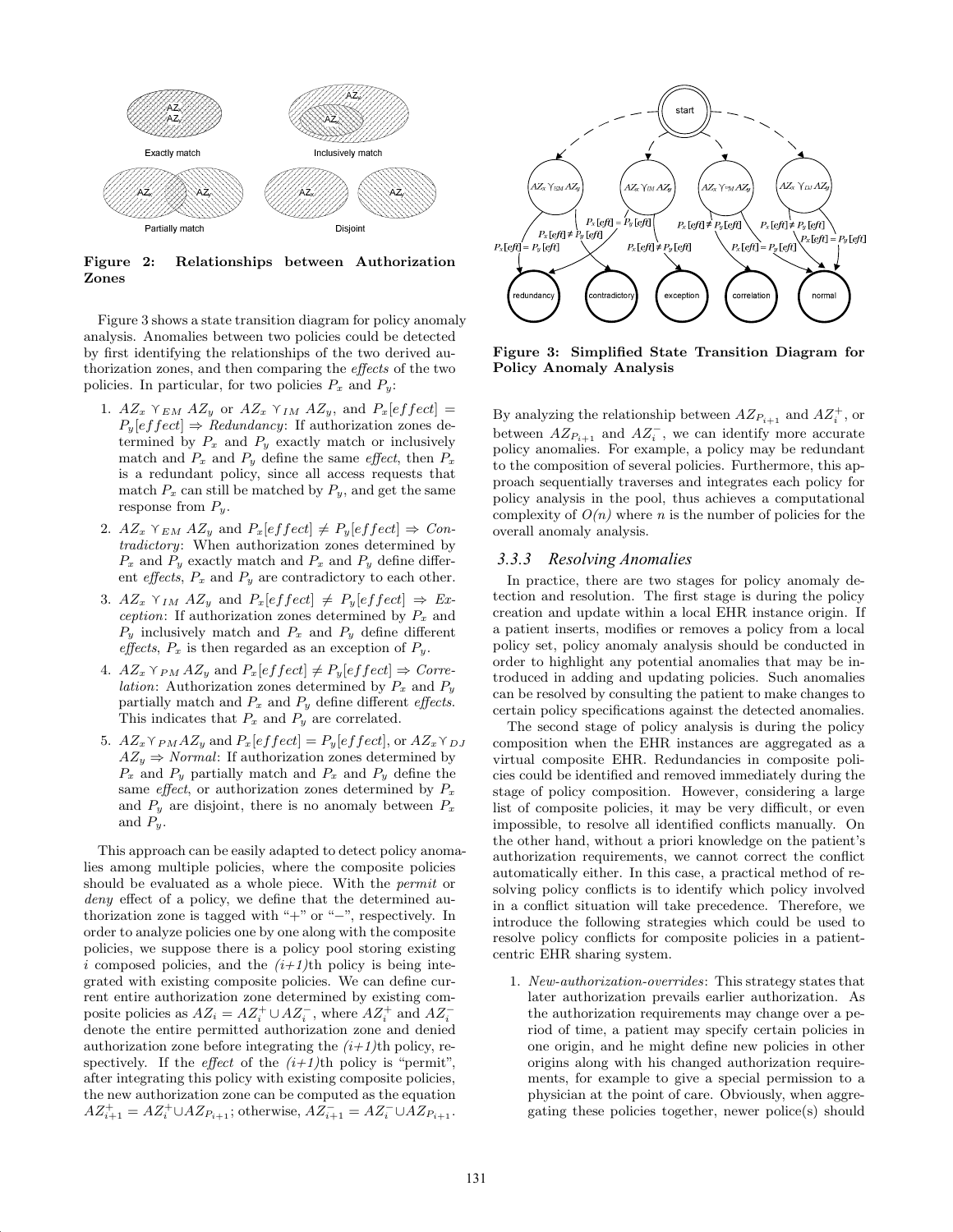

Figure 4: Composite Strategy for Policy Conflict Resolution

take precedence to respond an access request that matches policies from different policy sets. However, this strategy may not always resolve the policy conflicts since no authorization wins when two conflicting policies have the same timestamps <sup>1</sup>. We call a strategy that cannot always derive a solution as a nondeterministic strategy.

- 2. Specific-authorization-overrides: This strategy states that a more specific authorization overrides a more general authorization. As we discussed, exception in composite policies is not necessarily a conflict, but often used to exclude specific part of a larger set for certain effect. Thus, when exception occurs within several policies, the more specific policies take precedence. This strategy is also nondeterministic if there is no exception in composite policies.
- 3. Deny-overrides: This strategy indicates that the decision for an access request is "Deny" if any matched policy evaluates to "Deny". As the fundamental reason of policy conflict is that two policies specify different effects, it implies that at least one policy defines an effect as "Deny". Therefore this strategy is deterministic and always returns "Deny". In order to protect the patient's privacy and confidentiality in healthcare systems, it is plausible to apply such a strict strategy in some special cases.

Since new-authorization-overrides and specific-authorizationoverrides strategies are nondeterministic, and deny-overrides strategy is too restricted in general for conflict resolution, it is possible to combine these strategies together to achieve a more effective conflict resolution. Figure 4 demonstrates a composite strategy for policy conflict resolution that sequentially applies new-authorization-overrides, specific-authorizationoverrides, and deny-overrides strategies. In Example 4, if we assume that the policy set defined in  $h\mathcal{Q}$  is newer than the policy set defined in  $h1$ , through applying newauthorization-overrides strategy, P9 takes precedence over  $P4$  to solve the conflict by granting  $GP$  the access to the data matching ao2. In addition, P8 takes precedence over

P6 and P5 to solve the identified exception and correlation anomalies, respectively. Otherwise if we assume the policy sets from  $h1$  and  $h2$  have the same timestamps or corresponding timestamps could not be retrieved by the system, specific-authorization-overrides strategy is then applied and the exception inconsistency between P8 and P6 could be resolved by P8 taking precedence, resulting in an access request from Dr. Jones being denied. Meanwhile, the anomalies between P4 and P9 and between P5 and P8 will be resolved by applying the deny-overrides strategy, where P4 takes precedence over P9, and P8 takes precedence over P5 to deny the access requests accordingly.

# **4. EHR SHARING SYSTEM**

As part of our ongoing research efforts, we have designed and implemented a proof-of-concept system, called InfoShare, which is a simplified clinical information sharing system that utilizes our proposed model for a patient to control access of his medical information. In particular, InfoShare collects a patient's access control policies as patient consents, and uses these consents to selectively share the patient's medical information as contained in the virtual composite EHR with different requesting parties through a point of service (POS) web application.

Architecturally, health information as EHR instances generally is maintained and managed at each geographically distributed care provider's site with the notation of federation. The data elements in the EHR instances should be associated with special properties for data filtration and authorization purposes. We therefore establish an EHR data labelling system in the federation to facilitate the unified property labelling for the care providers' EHR instances. Our InfoShare system serves as a middleware application to retrieve and aggregate the distributed property-labelled EHR instances on the fly at the point of care, where the resulting virtual composite EHR appears as a single integrated record logically connecting a group of care providers and organizations within the federation. Meanwhile, InfoShare also serves as a gatekeeper to protect and selectively share the integrated virtual composite EHR based on the patient's consents. Figure 5(a) illustrates the overall architecture of an integrated InfoShare information system. As a general clinical information sharing system, the Registry Service, EHR Data Service, General Security Service and Health Information Communication Bus are common system components to achieve the required functionalities of secure data retrieval, virtual composite EHR creation and communication with requesting POS applications. Especially, we inject the Consent Management Service, Policy Composition Service, and EHR Authorization & Selection Service as the major system modules to convey the core features of our proposed approach. In particular, the Consent Management Service enables the patient control by collecting and verifying the patient's access control policies as encapsulated in consents. A web-based consent editor tool is implemented to facilitate a patient to edit his policy consents, and interact with the Consent Management Service for the patient to store and update his consents. Besides, the patient consents can also be directly inserted into the Consent Management Service by the patient using smart cards or other hardware tokens. The Policy Composition Service handles the policy issues discussed in Section 3.3 to analyze the access control policies and resolve the identified policy

<sup>&</sup>lt;sup>1</sup>Suppose a patient defines a set of policies during the same session.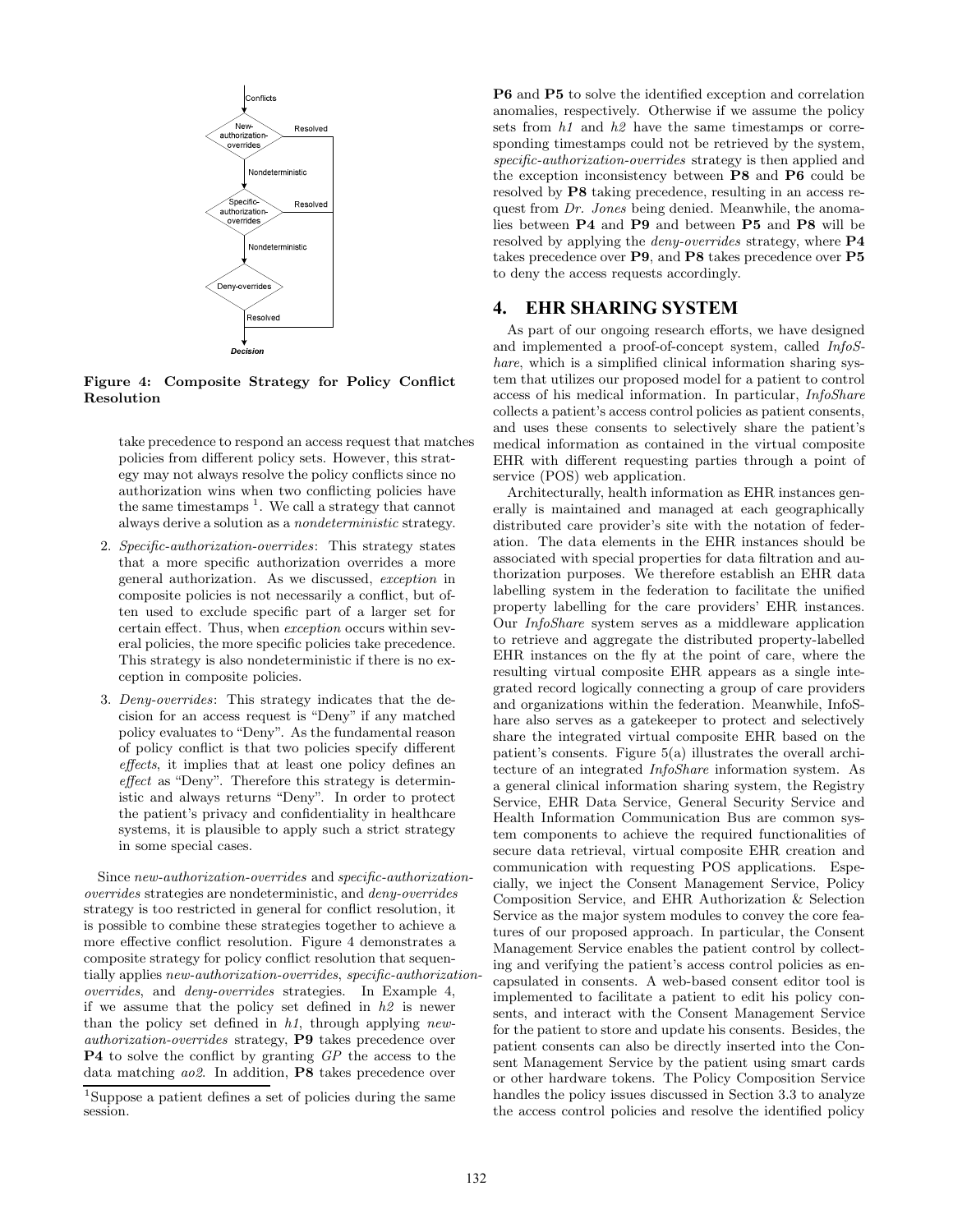

Figure 5: InfoShare System

anomalies in the policy composition. The EHR Authorization & Selection Service is responsible to handle the data access requests, and evaluate relative access control policies to derive the authorized portion of data to be shared with the requester.

As discussed earlier, the expressed access control policies are encapsulated as consents. There are three types of consents in the system: the patient's specific consents, the default consent, and the " $BG$ " consent, where the default consent and "BG" consent specify the default policy  $P_D$  and "BG" policy  $P_{BG}$ , respectively as shown in Example 3. The precedence order of evaluating these consents is defined as  $BG\_constant \geq patient\_constant \geq default\_constant$ . Fig- $\mu$  ure 5(b) illustrates the procedures for the EHR Authorization & Selection Service to handle access requests and derive the authorized data to be shared. An access request includes information of the requester subject, the requested data, the intended purposes of use, and an optional " $BG$ " consent in emergency situations. The " $BG$ " consent in emergency has the highest priority in execution, therefore such consents are directly evaluated to get the authorized data. In other situations, the authorization service interacts with the Consent Management Service to locate the related patient consents based on the specified subject and intended purposes. If certain matched consents are located, the Policy Composition Service is invoked to check and resolve any possible policy conflicts, and then the policies are evaluated to derive the authorized portion of data within a virtual composite EHR. If there are no patient consents being located, our system asks for the patient to insert a patient consent at run-time and the consent is evaluated accordingly. Otherwise, the default consent is evaluated to derive the authorized data. After the authorized data portion is determined, it is compared with the requester's requested data and only matched

data portion is returned to the requester. If the requester is not authorized to access all the data he requested, the requester is notified with a warning, so that the requester may further ask for new patient consents to access the data for the need of his practice. Such an effective mechanism is utilized to balance the data integrity concern of the practitioners and the privacy concern of the patients for shared EHRs.

In terms of implementation, the XML-based HL7 Clinical Document Architecture (CDA) [10] is utilized in our *InfoShare* system for the formal representation of EHR instances as well as the virtual composite EHR. We use Jaxe XML editor [1] as the EHR data labelling service to associate properties with data elements in CDA EHRs. We implement the patient consents as X.509 attribute certificates [15], where the access control policies are encapsulated as attributes within the certificate. The InfoShare system implements a Java Servlet based web portal as the POS application for a healthcare practitioner to query and view the authorized medical information of a patient.

#### **CONCLUSION AND FUTURE WORK** 5.

In this paper, we proposed an innovative approach to supporting authorized and selective sharing of virtual composite EHRs. The access control policies are specified around the unified logical EHR model taking into consideration critical issues such as distributed data integration and privacy protection concerns. We also proposed a mechanism to identify and resolve the policy anomalies in the process of policy composition. Our approach was demonstrated in a prototype InfoShare system that uses e-Consent mechanism to enable the patient-centric medical information sharing with different parties in the healthcare environment.